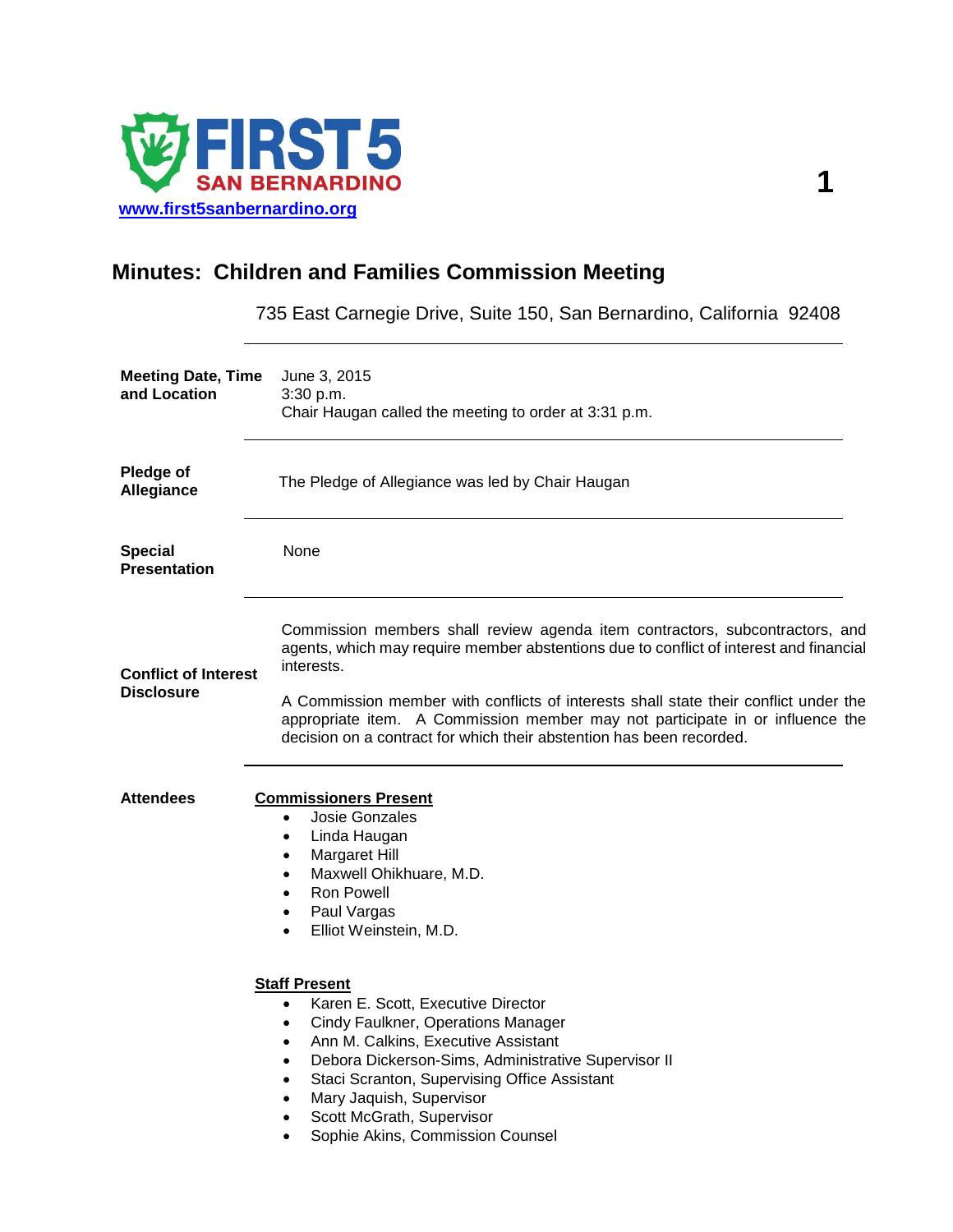- Mary Alvarez, Staff Analyst II
- Jennie Randolph, Accountant III
- Chrystina Smith-Rasshan, Staff Analyst II
- Ronnie Thomas, Staff Analyst II
- Leslie Fountain, Media Specialist II
- Ronnie Thomas, Staff Analyst II

### **Report – Governor's May Revise**

**Executive Director**

**Karen E. Scott** I would like to sum up a reprinted article (on pages 1 & 4) about the Governor's May Revise budget. The positive aspects related to our work here at F5SB include a slight increase to the State Preschool Program, new mandates for parent engagement and teacher professional development to better serve children with special needs in preschool classrooms. The proposal also includes a recognition of expected new federal dollars for supporting high-quality early childhood education and child care, and earmarks at least part of these dollars for a new Infant and Toddler Quality Rating and Improvement System (QRIS) block grant.

> This grant can build upon the on-going QRIS block grant for State Preschools achieved in last year's budget and the upcoming opportunities with a release of \$190 million for five years from First 5 California.

> As leaders and conveners, F5SB is helping through collaborative work throughout the County to ensure we are ready and able to take advantage of this increased State funding and block grant opportunities to improve outcomes for our children ages 0 -5.

## **"Preschool for All" Act**

On Thursday, May 29th, AB 47 moved forward by the Assembly Appropriations Committee and the bill is now headed to the Assembly floor for a full vote. AB 47 would ensure progress in meeting the commitment made last year by Governor Brown and the Legislature to provide quality preschool to all low-income four-yearolds. Statewide, First 5's remain hopeful that this bill will not only be passed, but that it will be adequately funded in the final state budget.

Advocacy continues throughout the State with many partners for increased investment in our children from birth to age five, including infants and toddlers, in the state budget process.

## **Early Child Learning Initiative for ZERO to 36 Month Children**

Dr. Albert K. Karnig, President Emeritus, of California State University, San Bernardino has shared a proposal with many of us throughout the County. I have invited him to present his proposal and ideas at the July 8th Commission meeting.

## **Commissioner Survey**

*Sponsored by the First 5 Association and PR and Company* - A reminder to complete the survey on-line if you have not done so already by close of business on Friday.

## **Summer Swimfest**

Please come join us for our Annual Swimfest, Thursday, June 4th, from noon to 5:30 p.m. at the Jerry Lewis Swim Center located at Perris Hill Park. This is one of our premier events where parents will learn the importance of practicing water safety with their children to prevent drownings and submersion injury.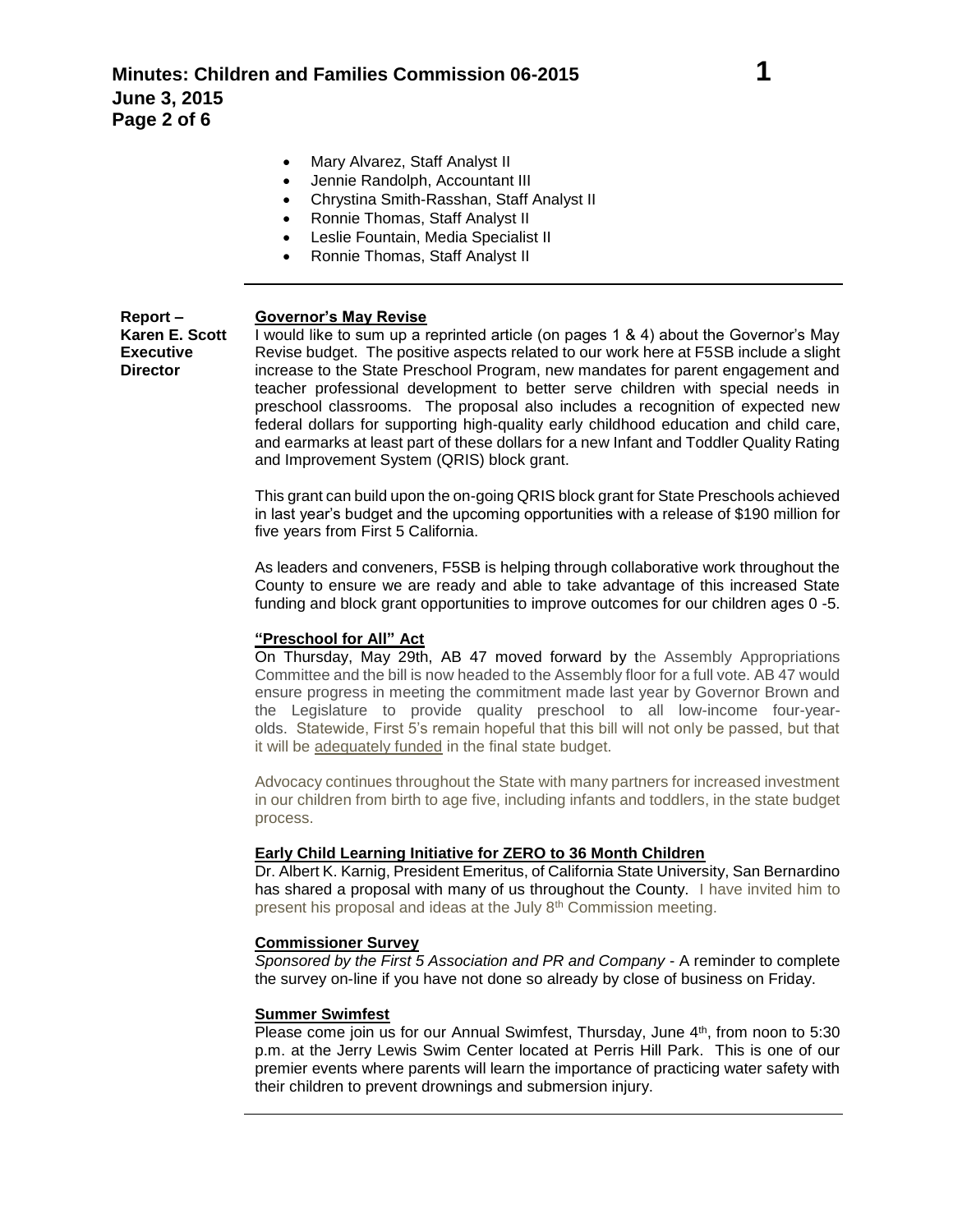**Consent** A motion was made by Commissioner Hill and seconded by Commissioner Vargas to approve the Consent Item. Without further comment or objection, motion carried by unanimous vote.

| ltem No. | <b>CONSENT</b>                                             |
|----------|------------------------------------------------------------|
|          | Approve minutes of May 6, 2015 Commission Meeting          |
|          | (Presenter: Ann M. Calkins, Executive Assistant, 252-4252) |

| Item No.       | <b>DISCUSSION</b>                                                                                                                                                                                                                                                                                                                                     |
|----------------|-------------------------------------------------------------------------------------------------------------------------------------------------------------------------------------------------------------------------------------------------------------------------------------------------------------------------------------------------------|
| $\overline{2}$ | Conduct Public Hearing of the Children and Families Commission for San<br>Bernardino County's Strategic Plan for 2015-2020 to confirm the Plan will be active<br>for the forthcoming Fiscal Year.<br>(Presenter: Cindy Faulkner, Operations Manager, 252-4253)                                                                                        |
|                | <b>Discussion: None</b><br>The Public Hearing was conducted. No public comments were received on this item.                                                                                                                                                                                                                                           |
| 3              | Approve Budget for Fiscal Year 2015-2016 and updates to the Long-Range<br>Financial Plan.<br>(Presenter: Debora Dickerson-Sims, Administrative Supervisor II, 252-4269)                                                                                                                                                                               |
|                | <b>Discussion:</b><br>Discussion ensued relating to the budget. Commissioner Gonzales asked that staff<br>plan for a mid-year budget workshop to explore alternative long range planning and<br>investment strategies.                                                                                                                                |
|                | <b>Public Comment:</b><br><b>None</b>                                                                                                                                                                                                                                                                                                                 |
|                | A motion was made by Commissioner Ohikhuare and seconded by Commissioner<br>Weinstein to approve Agenda Item 3. The motion was revised to include an<br>amendment that a mid-year workshop be planned for the Commissioners.                                                                                                                          |
|                | Upon amending the motion and without further comment or objection, motion carried<br>by unanimous vote.                                                                                                                                                                                                                                               |
| 4              | Approve Amendment A1 to Contract HW041 with Inland Empire Health Plan<br>(Healthy Kids) in the amount of \$735,000 for Fiscal Year 2015-2016 resulting in a<br>cumulative total amount of \$4,322,190 for Fiscal Years 2012-2016 to provide health<br>care access services and care coordination.<br>(Presenter: Scott McGrath, Supervisor, 252-4259) |
|                | Discussion:<br>None                                                                                                                                                                                                                                                                                                                                   |
|                | <b>Public Comment:</b><br>None<br>Commissioner Gonzales abstained due to her position on the IEHP Governing<br>Board.                                                                                                                                                                                                                                 |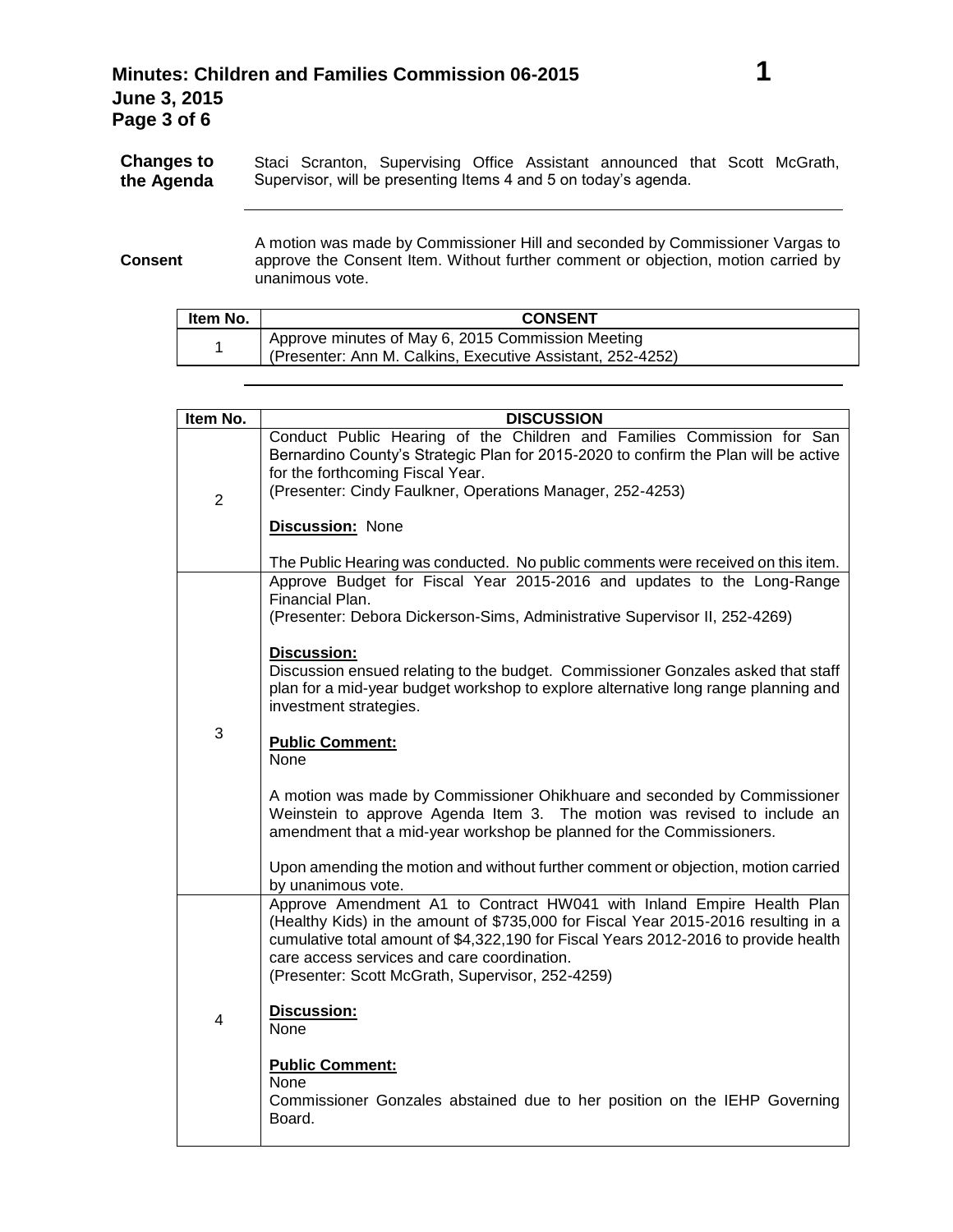|   | A motion was made by Commissioner Weinstein and seconded by Commissioner<br>Powell to approve Agenda Item 4. With Commissioner Gonzales's abstention noted<br>and without further comment or objection, motion carried by unanimous vote.                                                                                                                                                                                                                                                                                                         |
|---|---------------------------------------------------------------------------------------------------------------------------------------------------------------------------------------------------------------------------------------------------------------------------------------------------------------------------------------------------------------------------------------------------------------------------------------------------------------------------------------------------------------------------------------------------|
|   | Approve Contract SI022 with Inland Empire United Way 2-1-1 in the total amount of<br>\$275,000 for Fiscal Year 2015-2016 to provide comprehensive countywide resource<br>and referral services.                                                                                                                                                                                                                                                                                                                                                   |
|   | (Presenter: Scott McGrath, Supervisor, 252-4259)                                                                                                                                                                                                                                                                                                                                                                                                                                                                                                  |
|   | <b>Discussion:</b><br>Commissioner Gonzales asked if there is data available from 2-1-1 calls which will<br>help support this agenda item. Mr. McGrath stated 2-1-1 submits a report once a<br>month which highlights the zero to five telephone calls received. Data is also<br>gleaned from First 5's database. Commissioner Gonzales asked that relative data<br>should be included in future agenda items.                                                                                                                                    |
|   | Mr. McGrath reported that between July 1, 2014 to April 30, 2015, 8600 calls relating<br>to zero to five children were received by 2-1-1.                                                                                                                                                                                                                                                                                                                                                                                                         |
|   | Chair Haugan requested a final report by 2-1-1 for the Commissioners.                                                                                                                                                                                                                                                                                                                                                                                                                                                                             |
| 5 | Commissioner Hill stated it would be helpful to receive a monthly report from 2-1-1.                                                                                                                                                                                                                                                                                                                                                                                                                                                              |
|   | Commissioner Powell noted that 2-1-1, according to the item, would be responsible<br>for following up on three percent of the calls. If 8,600 calls come in, that equates to<br>about 270 follow up calls during the course of the year. How does 2-1-1 determine<br>which of these calls to follow-up? Is it random?                                                                                                                                                                                                                             |
|   | <b>Public Comment:</b><br>Gary Madden from 2-1-1 stated they follow-up on five percent of First 5-related calls.<br>The early childhood development specialist at 2-1-1 follows up on every call she<br>receives from First 5 families and the rest are random. Commissioner Powell asked<br>if there is data kept on how successful we are with referrals to the callers. Mr.<br>Madden stated that callers are asked "did you get the help you needed?." With First<br>5 callers, there has been a higher average of success, about 65 percent. |
|   | A motion was made by Commissioner Hill and seconded by Commissioner<br>Weinstein to approve Agenda Item 5. Without further comment or objection, motion<br>carried by unanimous vote.                                                                                                                                                                                                                                                                                                                                                             |
|   | Authorize action of the Executive Director to negotiate a contract to participate in the<br>First 5 Service Corps program for Fiscal Year 2015-2016 and authorize \$74,200<br>funding match for four (4) AmeriCorps service member positions to provide school<br>readiness services for Fiscal Year 2015-2016.<br>(Presenter: Mary Alvarez, Staff Analyst II, 252-4258)                                                                                                                                                                          |
| 6 | <b>Discussion</b><br>Commissioner Hill asked if the four AmeriCorps members currently on staff will<br>remain for this new contract or will there be four new members. Ms. Alvarez<br>answered there will be four new members and a current recruitment is underway.                                                                                                                                                                                                                                                                              |
|   | <b>Public Comment</b><br>None                                                                                                                                                                                                                                                                                                                                                                                                                                                                                                                     |
|   | A motion was made by Commissioner Powell and seconded by Commissioner<br>Vargas to approve Agenda Item 6. Without further comment or objection, motion<br>carried by unanimous vote.                                                                                                                                                                                                                                                                                                                                                              |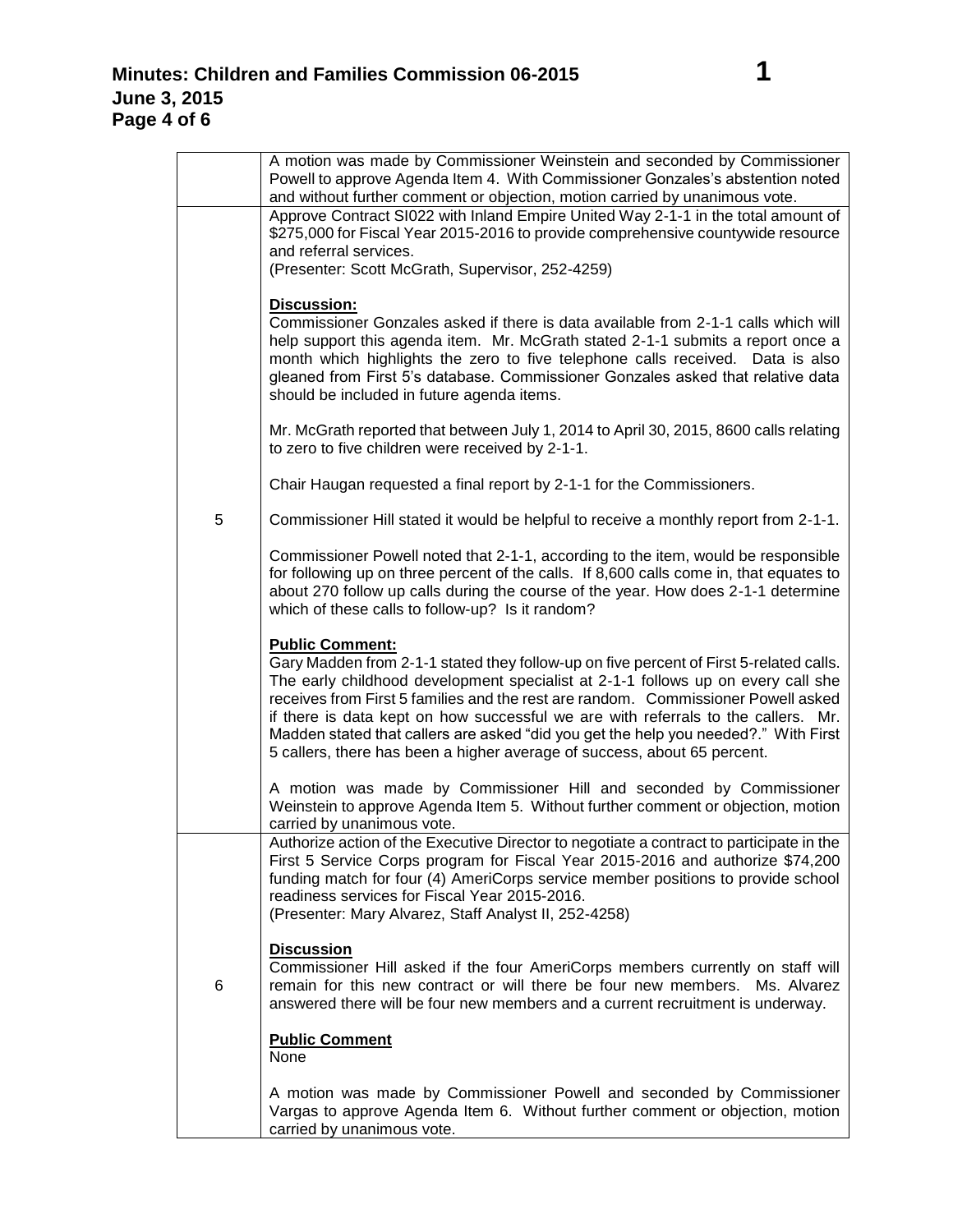| $\overline{7}$ | Approve Amendment A1 to Contract IC023 with Harder+Company Community<br>Research in the amount of \$294,460 for Fiscal Year 2015-2016 resulting in a<br>cumulative total amount of \$1,177,840 for Fiscal Years 2012-2016 to provide<br>external evaluation, consultation and professional services.<br>(Presenter: Scott McGrath, Supervisor, 252-4259)<br>Discussion:<br>None                                                                                                                |
|----------------|------------------------------------------------------------------------------------------------------------------------------------------------------------------------------------------------------------------------------------------------------------------------------------------------------------------------------------------------------------------------------------------------------------------------------------------------------------------------------------------------|
|                | <b>Public Comment:</b><br>None                                                                                                                                                                                                                                                                                                                                                                                                                                                                 |
|                | A motion was made by Commissioner Vargas and seconded by Commissioner Hill<br>to approve Agenda Item 7. Without further comment or objection, motion carried by<br>unanimous vote.                                                                                                                                                                                                                                                                                                             |
|                | Approve Contract FS073 with St. Joseph Health/St. Mary, in the total amount of<br>\$908,869 for Fiscal Year 2015-2018 for the Family and Community Support<br>Partnerships for Family Support Services (FCSP-FSS) (RFP 14-02).<br>Continued from May 6, 2015 Commission Meeting<br>(Presenter: Scott McGrath, Supervisor, 252-4259)                                                                                                                                                            |
| 8              | Discussion:<br>None                                                                                                                                                                                                                                                                                                                                                                                                                                                                            |
|                | <b>Public Comment:</b><br>None                                                                                                                                                                                                                                                                                                                                                                                                                                                                 |
|                | A motion was made by Commissioner Ohikhuare and seconded by Commissioner<br>Weinstein to approve Agenda Item 8. Without further comment or objection, motion<br>carried by unanimous vote.                                                                                                                                                                                                                                                                                                     |
| 9              | Approve Contract HW055 with the Center for Oral Health for a total amount of<br>\$2,081,250 for Fiscal Years 2015-2018 to provide the following: oral health<br>education to children ages 0 to 5 and pregnant women; oral health screening; and<br>navigation to ensure utilization and decrease barriers such as benefit gaps for<br>treatment needs under the Oral Health Education, Screening and Navigation (OH-<br>ESN) (RFP 15-01).<br>(Presenter: Scott McGrath, Supervisor, 252-4259) |
|                | <b>Discussion:</b><br>Commissioner Weinstein commented that this contract is a great idea and applauds<br>the effort to put it in place.                                                                                                                                                                                                                                                                                                                                                       |
|                | Commissioner Hill stated that there is a big need for oral health for families and<br>commented that this would be good for hospitals as well, so young mothers would<br>get the word early that oral health is extremely important. Commissioner Hill added<br>that she hopes there will be more outreach to schools so students at a young age<br>learn the importance and value of dental health, and in turn, the parents will also<br>learn.                                              |
|                | Mr. McGrath stated that hospitals and schools are on the outreach target list. The<br>Center for Oral Health's outreach plans are very extensive.                                                                                                                                                                                                                                                                                                                                              |
|                | <b>Public Comment:</b><br>None                                                                                                                                                                                                                                                                                                                                                                                                                                                                 |